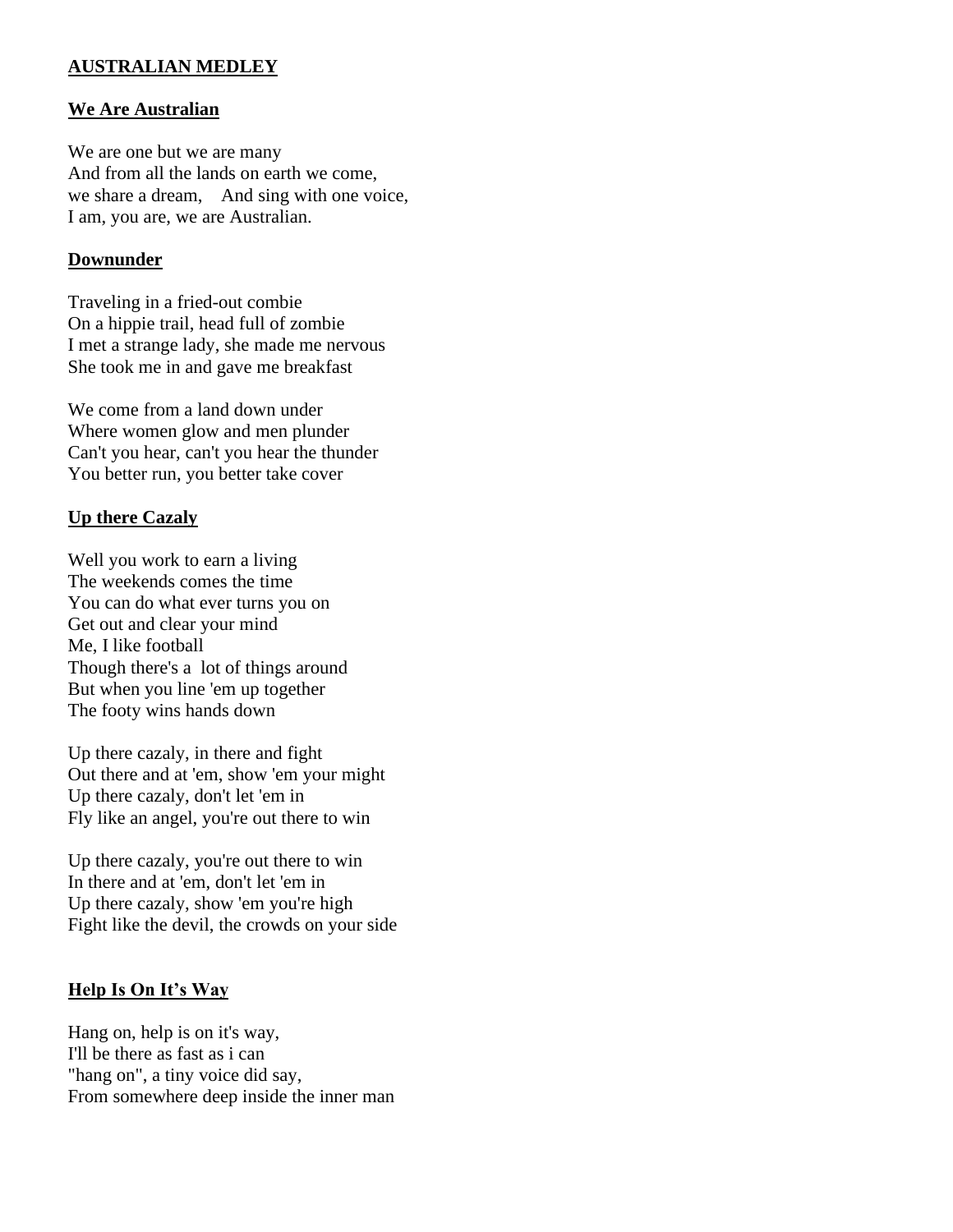Why are you in so much hurry, Is it really worth the worry Look around then slow down. What's it like inside the bubble Does your head ever give you trouble It's no sin, trade it in

Hang on, help is on it's way, I'll be there as fast as I can "hang on", a tiny voice did say, From somewhere deep inside the inner man

### **Waltzing Matilda**

Waltzing Matilda Waltzing Matilda You come a waltzing Matilda with me. And he sang as he watched and waited till his billy boiled You come a waltzing Matilda with me

Once a jolly swagman Camped by a Billabong Under the shade of a Coolabah Tree And he sang as he watched and waited till his billy boiled You come a waltzing Matilda with me.

# **Your The Voice**

Ooh, We're all someone's daughter, we're all someone's son how long can we look at each other, …..down the barrel of a gun?

You're the voice, try and understand it make a noise and make it clear woh woh we're not gonna sit in silence, we're not gonna live with fear woh, who

#### **Horses**

We'll be riding on the horses, yeah Way up in the sky, little darlin' And if you fall I'll pick you up, pick you up